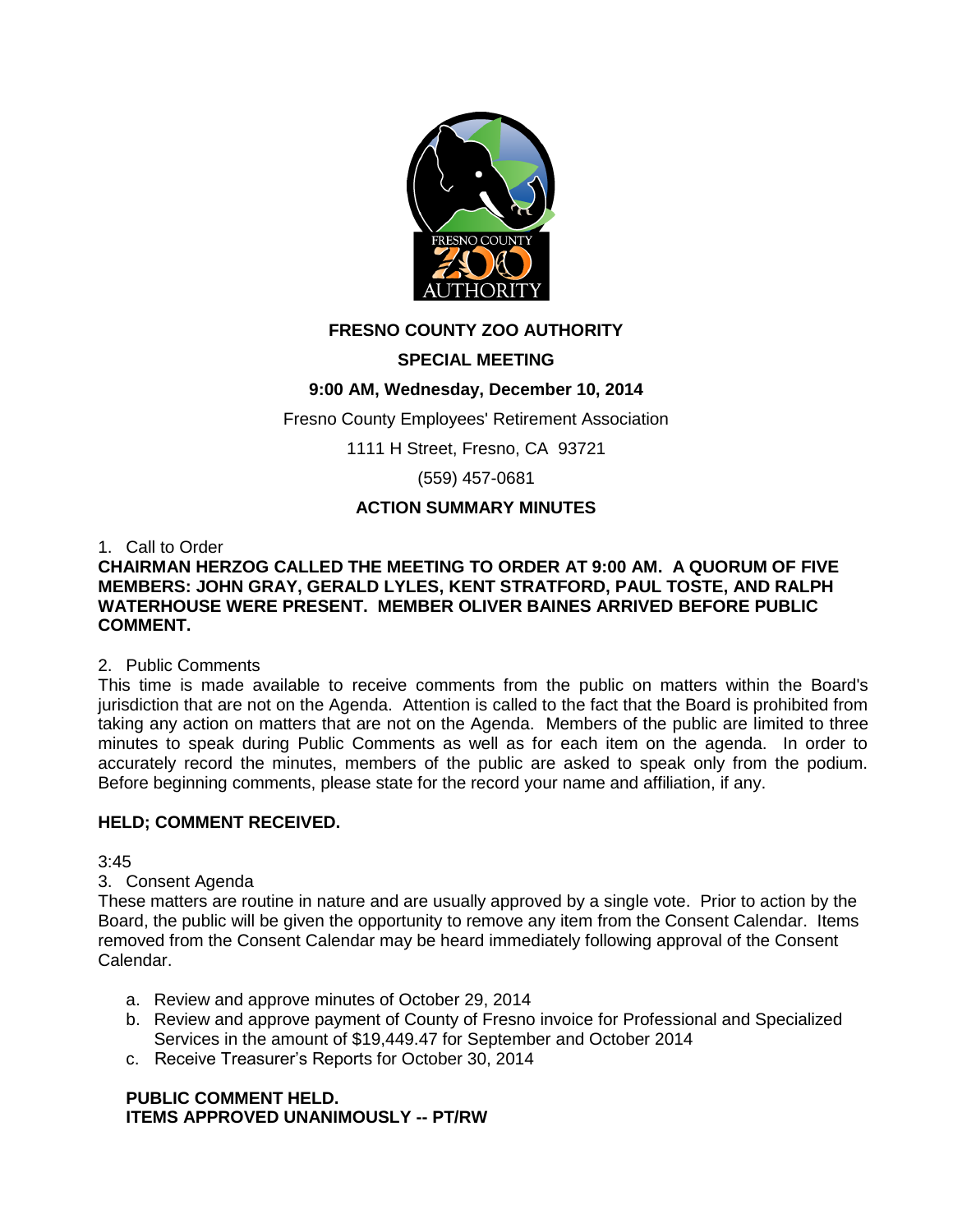4:50

4. Receive Fresno County Zoo Authority 2013-14 audited financial statements and independent auditor's report from Brown Armstrong Accountancy Corporation

# **RECEIVED - OSVALDO GUTIERREZ OF BROWN ARMSTRONG PRESENTED THE AUDIT. HE STATED NO ISSUES WERE NOTED AND THAT AN UNMODIFIED CLEAN OPINION WAS GIVEN.**

# **PUBLIC COMMENT HELD.**

9:03

5. Receive Fresno Chaffee Zoo Director's Report

**RECEIVED - DIRECTOR SCOTT BARTON REPORTED THE BIG NEWS OF THE YEAR-MEASURE Z PASSED WITH COMMUNITY SUPPORT OF 72%; SIMILAR TO 10 YEARS AGO; ATTENDANCE REMAINS STRONG, AHEAD OF LAST YEAR, AND WILL PERHAPS REACH 700,000; REPRESENTING A 70% INCREASE OVER THE LAST 5-6 YEARS. ZOO LIGHTS ATTENDANCE IS STRONG; AFRICAN ADVENTURE CONSTRUCTION IS GOING WELL WITH PLANS TO BEGIN MOVING IN ANIMALS IN LATE SPRING; BOARD MEMBERS ARE INVITED TO TOUR THE SITE. THE FIVE TIGERS NEED MORE SPACE, AND FUNDS WILL BE REQUESTED FOR A CONCEPTUAL DESIGN OF AN EXHIBIT, USING BEST IDEAS FROM OTHER ZOOS.** 

# **PUBLIC COMMENT RECEIVED.**

18:15

6. Receive Fresno's Chaffee Zoo Corporation Chief Financial Officer's report

#### **RECEIVED - CFO GOLDMAN REPORTED THAT THE ZOO CORP HAS A YTD OPERATING SURPLUS OF \$1.1M; SELF-GENERATED REVENUE IS 10% AHEAD OF YTD BUDGET; PERSONNEL AND OPERATING EXPENSES ARE 12% AND 7% UNDER BUDGET, RESPECTIVELY.**

# **PUBLIC COMMENT RECEIVED.**

25:00

7. 2015 Measure Z Operating and Capital Requests

a. Approve Fresno's Chaffee Zoo Corporation fiscal year 2015 Measure Z Operating funds totaling \$4,500,120 for reimbursement of Animal, Maintenance/Horticulture, Veterinary and Visitor Services salary and benefits, Animal Food, Utilities, and Bank Fees to wire reimbursement funds to the Zoo.

**CFO GOLDMAN PRESENTED THE OPERATING REQUEST; HIGHLIGHTING THE INCREASE IN PER CAPITA REVENUE, LOW STAFF TURNOVER AND NEW POINT-OF-SALE SYSTEM TO TRACK DATA. AFRICAN ADVENTURE ADDS 13 ACRES TO EXHIBIT SPACE; HIRING FOR IT WILL BEGIN IN APRIL, AND ITS OPENING WILL PROVIDE GREATER REVENUE OPPORTUNITIES IN EDUCATION, MEMBERSHIP AND GROUP EVENTS. 2015 WILL ADD 29 FULL- AND 6 PART-TIME STAFF, AND ADDITIONAL OPERATING EXPENSES IN UTILITIES, ANIMAL FEED, VET SUPPLIES, UNIFORMS AND LIABILITY INSURANCE. SALARIES AND**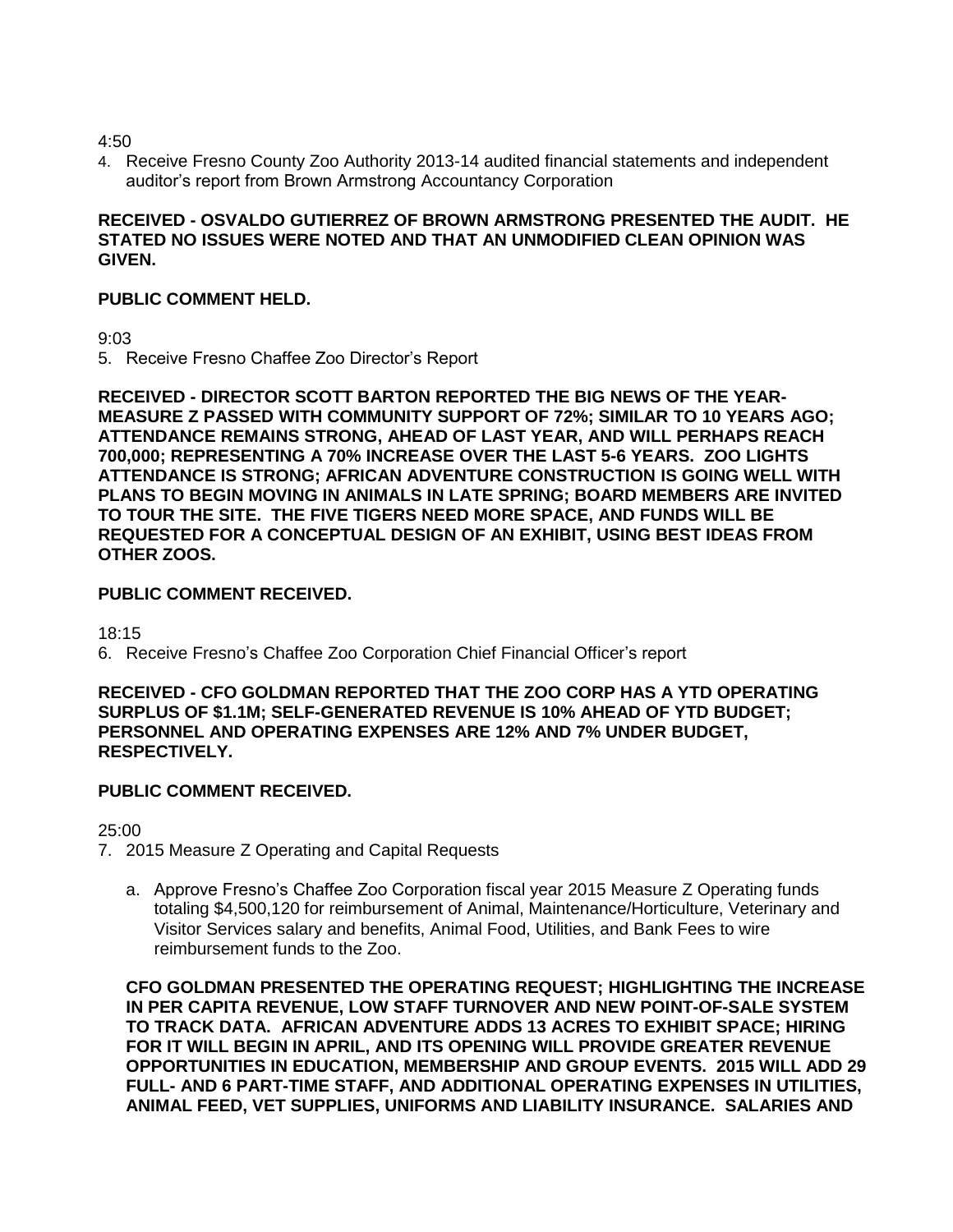**BENEFITS ARE PROJECTED TO BE 58% OF THE OPERATIONS BUDGET, AND WILL BE COMPARABLE FOR THE INDUSTRY AND THE FRESNO AREA.** 

**DIRECTOR BARTON, HUMAN RESOURCES MANAGER LAURA MARTINEZ, MR. GOLDMAN AND BOARD MEMBERS DISCUSSED THE OPPORTUNITY TO HIGHLIGHT THE JOB CREATION AND THE ECONOMIC AND TOURISM IMPACT PROVIDED TO THE COMMUNITY BY THE ZOO. THERE WILL BE NO INCREASE IN ADMISSION FEES FOR 2015, AND ADMISSION HAS REMAINED UNCHANGED SINCE 2004.**

#### **PUBLIC COMMENT RECEIVED. ITEM 7a. WAS APPROVED UNANIMOUSLY – PT/JG**

48:45

b. Approve Fresno's Chaffee Zoo Corporation fiscal year 2015 Measure Z Capital funds totaling \$23,250 for animal acquisitions and transportation, and bank fees for reimbursement of capital claims.

#### **CFO GOLDMAN PRESENTED THE CAPITAL REQUEST AND RESPONDED TO MEMBER QUESTIONS. PUBLIC COMMENT HELD. ITEM 7b. WAS APPROVED UNANIMOUSLY – PT/RW**

50:13

8. Receive final draft of Fiscal Year 2013-14 annual report and approve or provide direction to staff

#### **BOARD COORDINATOR CATHY CROSBY PRESENTED THE REPORT AND NOTED CHANGES TO BE MADE. AFTER DISCUSSION, DIRECTION WAS GIVEN FOR ADDITIONAL CHANGES. A MOTION TO APPROVE THE REPORT INCLUDING CHANGES AND THE AUDIT REPORT PRESENTED EARLIER. PUBLIC COMMENT HELD. APPROVED UNANIMOUSLY – PT/RW**

56:30

9. Biennial Conflict of Interest Code Review

#### **BOARD COORDINATOR CATHY CROSBY REPORTED ON THE AMENDMENTS REQUESTED BY THE BOARD OF SUPERVISORS, THE REQUIREMENT FOR THE BIENNIAL NOTICE'S RE-SUBMITTAL AND THE AFFIDAVIT DOCUMENT. A RESOLUTION WITH THE DRAFT AMENDMENTS TO THE DISCLOSURE CATEGORIES WAS AVAILABLE TO THOSE PRESENT AND TO MEMBERS FOR THEIR CONSIDERATION.**

- a. Review 2012 Zoo Authority Conflict of Interest Code Disclosure Categories, and consider approval of amendments as requested by the Board of Supervisors' letter of October 31, 2014
	- 1) Approve amendment to Disclosure Category I
	- 2) Approve amendment to Disclosure Category II
	- 3) Approve amendment to Disclosure Category III

# **PUBLIC COMMENT RECEIVED.**

1:12:55

**AFTER DISCUSSION, MEMBERS VOTED UNANIMOUSLY TO APPROVE THE CHANGES TO THE DISCLOSURE CATEGORIES AND RESOLUTION 2014-3 FOR THE CHAIRMAN'S SIGNATURE. – GL/PT**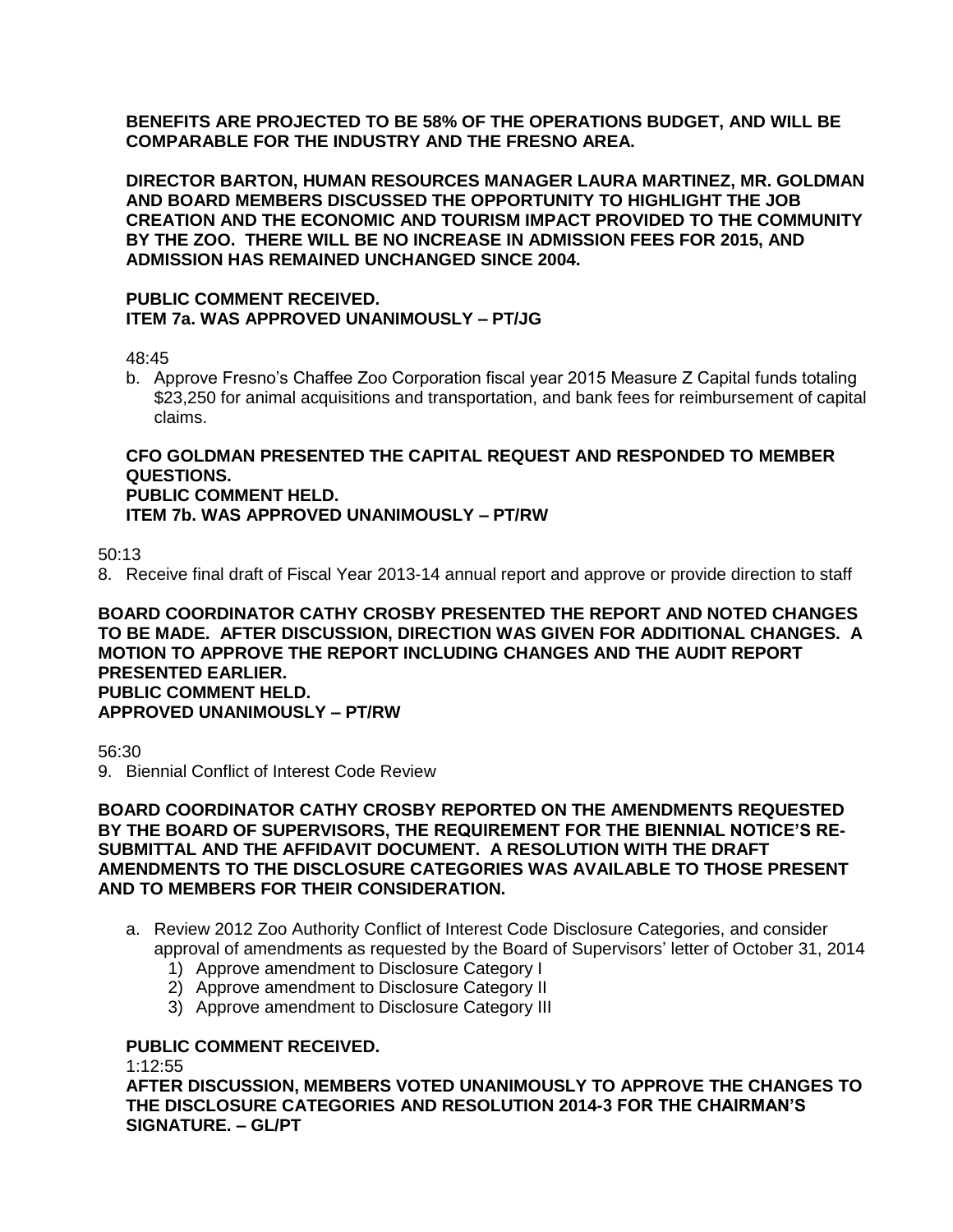b. If amendments are not approved, authorize Chair to sign and re-submit the 2014 Local Agency Biennial Notice; or,

If approved, authorize Chair to note amendment(s), sign and re-submit the 2014 Local Agency Biennial Notice, and provide direction to staff to return with draft revised Conflict of Interest Code for adoption at next scheduled meeting

#### **PUBLIC COMMENT HELD.**

#### 1:18:53

# **AFTER DISCUSSION, MEMBERS VOTED UNANIMOUSLY TO AUTHORIZE THE CHAIRMAN TO SIGN AND RESUBMIT THE NOTICE. – JG/PT**

1:19:15

c. Review County of Fresno Conflict of Interest Affidavit, and consider its adoption as per October 31, 2014 Board of Supervisors request to adopt similar language as an additional requirement of Zoo Authority Board members upon taking office, or annually thereafter

### **PUBLIC COMMENT RECEIVED.**

1:22:00

**AFTER DISCUSSION, MEMBER WATERHOUSE MADE A MOTION TO APPROVE ADOPTING THE AFFIDAVIT. THE MOTION FAILED FOR LACK OF A SECOND.** 

#### 1:25:22

10. Approve 2014 Measure Z Capital funds request for \$44,000 to develop conceptual design for an expanded Tiger exhibit

**CFO GOLDMAN PRESENTED THE REQUEST. DIRECTOR BARTON EXPLAINED THE PROCESS TO SELECT THE LOCAL LANDSCAPE ARCHITECT THAT HAS EXPERIENCE WITH PARKS AND HISTORIC AREAS, AND WITH THEIR EXPERTISE AND THAT OF STAFF, AND IDEAS FROM OTHER ZOO'S EXHIBITS, HE BELIEVES THE CONCEPTUAL DESIGN FOR THE EXPANSION CAN BE ACHIEVED.** 

### **PUBLIC COMMENT RECEIVED.**

1:36:39

**AFTER DISCUSSION THE BOARD APPROVED BY UNANIMOUS VOTE \$38,00 FOR DESIGN, \$4,000 MANAGEMENT, AND \$2,000 FOR CONTINGENCY. – PT/OB**

1:36:40

11. Confirm next meeting date(s) Adopted meeting dates include: January 28, 2015

February 26, 2015 March 26, 2015

**AFTER DISCUSSION OF AUTHORITY DOCUMENTS THAT NEED UPDATING, EXPIRING TERMS OF MEMBERS, THE ISSUE OF LEGAL REPRESENTATION, AND NOTING THE CORRECT FEBRUARY AND MARCH MEETING DATES AS THE 25TH, MEMBERS APPROVED BY UNANIMOUS VOTE CANCELLING THE JANUARY MEETING. – PT/JG**

1:42:30

12. Chair's comments

**HELD; MR. HERZOG THANKED MS. CROSBY FOR HER SERVICE, AND MEMBERS FOR THEIR EFFORT AND FOCUS ON THE TOPICS BEFORE THE BOARD OVER THE PAST YEAR. HE WISHED EVERYONE A VERY MERRY CHRISTMAS AND HAPPY NEW YEAR.**